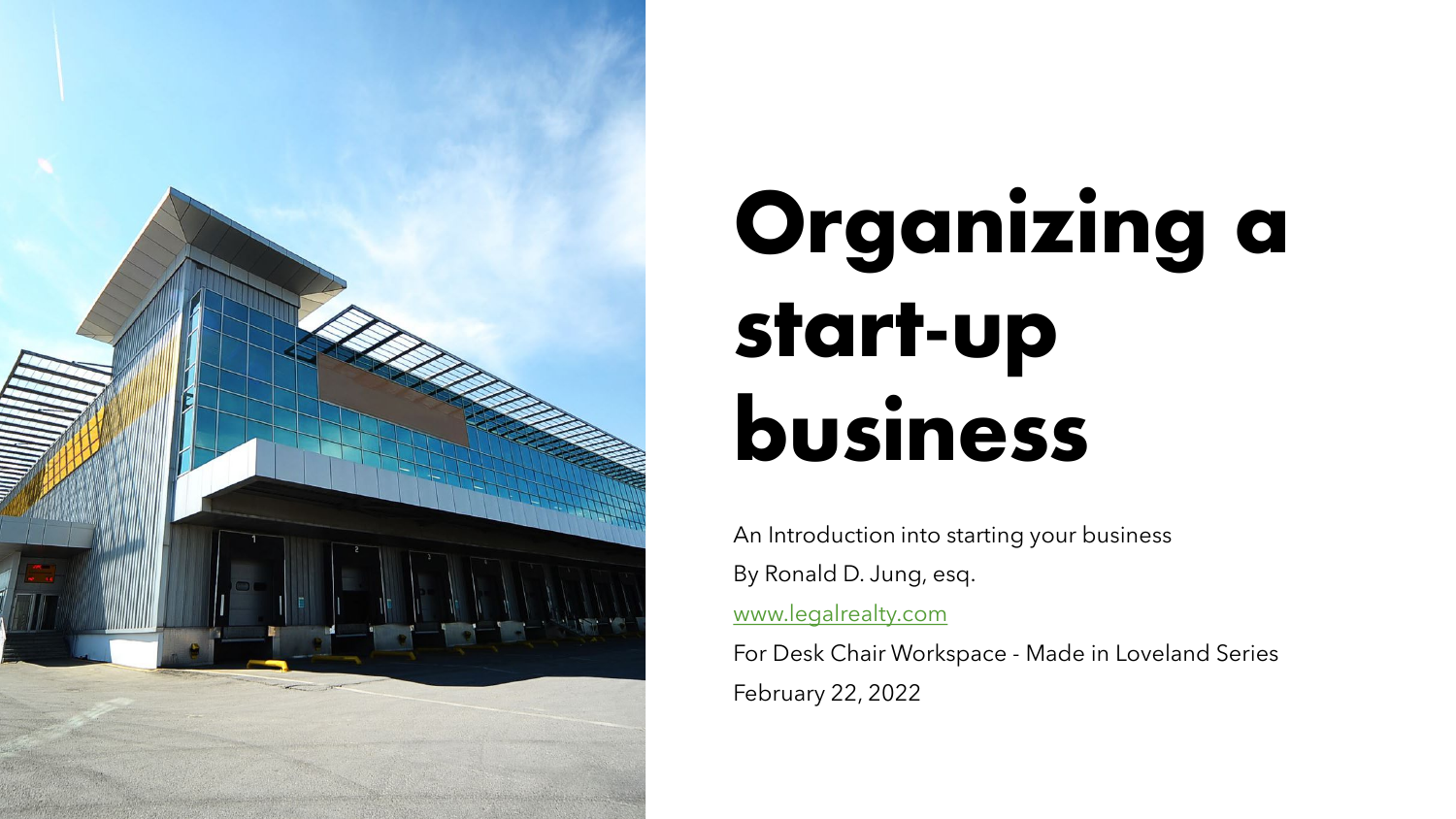#### **Do I need to form an entity? This depends on present needs and foreseeable developments .**

- + 1. Will I need a vehicle for partners or investors? Employees?
- + 2. Do I need to protect personal assets? Limited Liability.
- + 3. Perception of public or customers?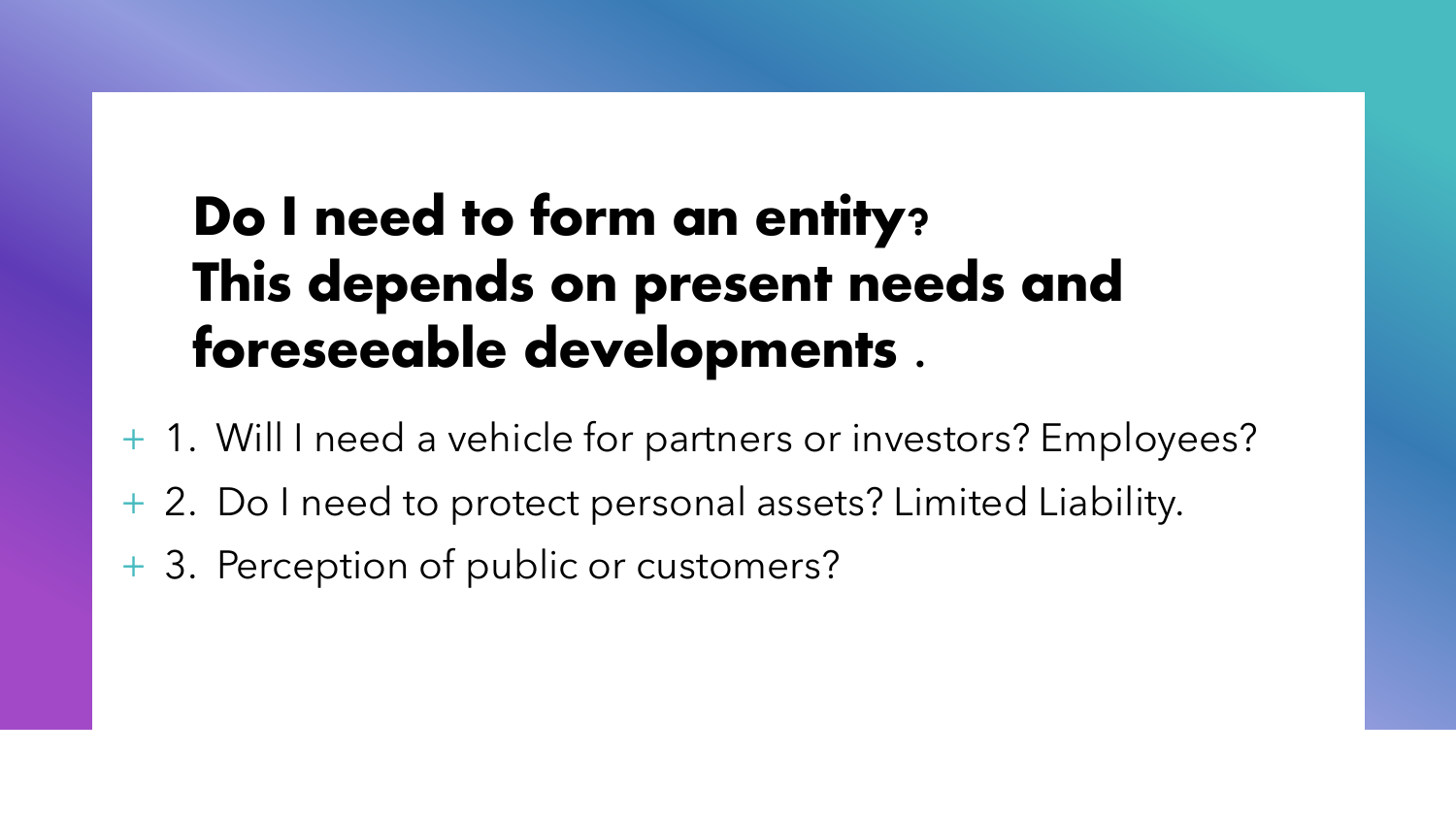## **Structure vocabulary**

- + 1. Corporation is owned by shareholders. These shareholders elect a board of directors. The directors hire officers such as a President, Secretary and Treasurer. They hire employees.
- + 2. A Limited Liability Company is owned by the members. They may run the company or elect or appoint managers to run the business. They may hire officers or employees.
- + 3. Partnerships are owned by the partners. They can have limited or general partners depending on authority vs investment.
- + 4. Fiduciary Duty. A fiduciary relation exists between two persons when one of them is under a duty to act for or to give advice for the benefit of another upon matters within the scope of the relation. A duty to act with utmost loyalty on behalf of, and for the benefit of, the other party. *Accident & Inj. Med. Specialists, P.C. v. Mintz*, 2012 CO 50, ¶ 21, 279 P.3d 658, 663.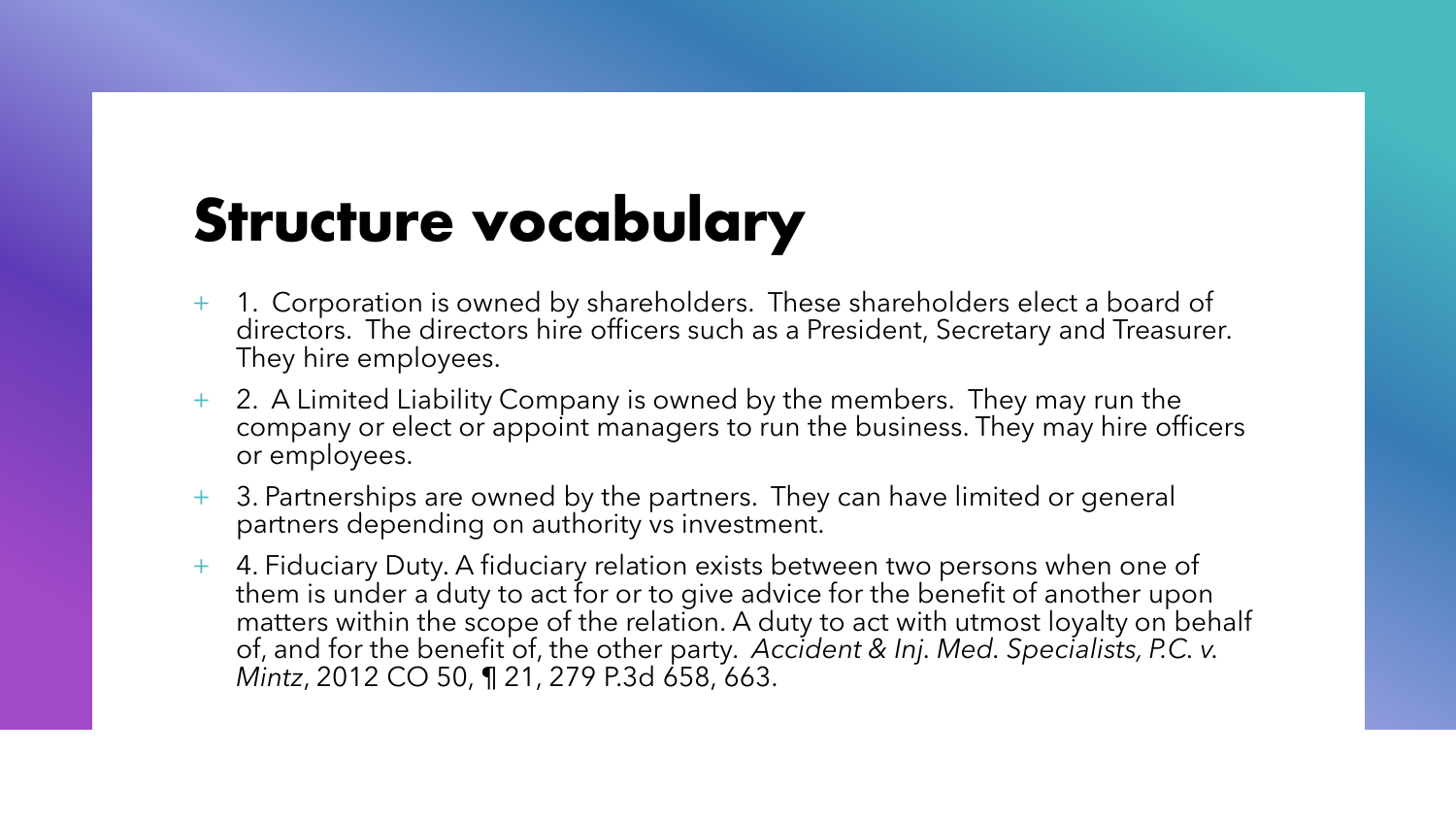## **Limited Liability**

- + An LLC is a legal entity separate from the members who own it. Thus, neither the members of an LLC nor its managers are personally liable for debts incurred by the LLC. § 7-80-705, C.R.S.
- + The corporate veil fiction "isolates 'the actions, profits, and debts of the corporation from the individuals who invest in and run the entity, and only extraordinary circumstances justify disregarding the corporate entity to impose personal liability." *Dill v. Rembrandt Grp., Inc.*, 2020 COA 69, ¶ 27, 474 P.3d 176, 183, reh'g denied (May 7, 2020), cert. denied.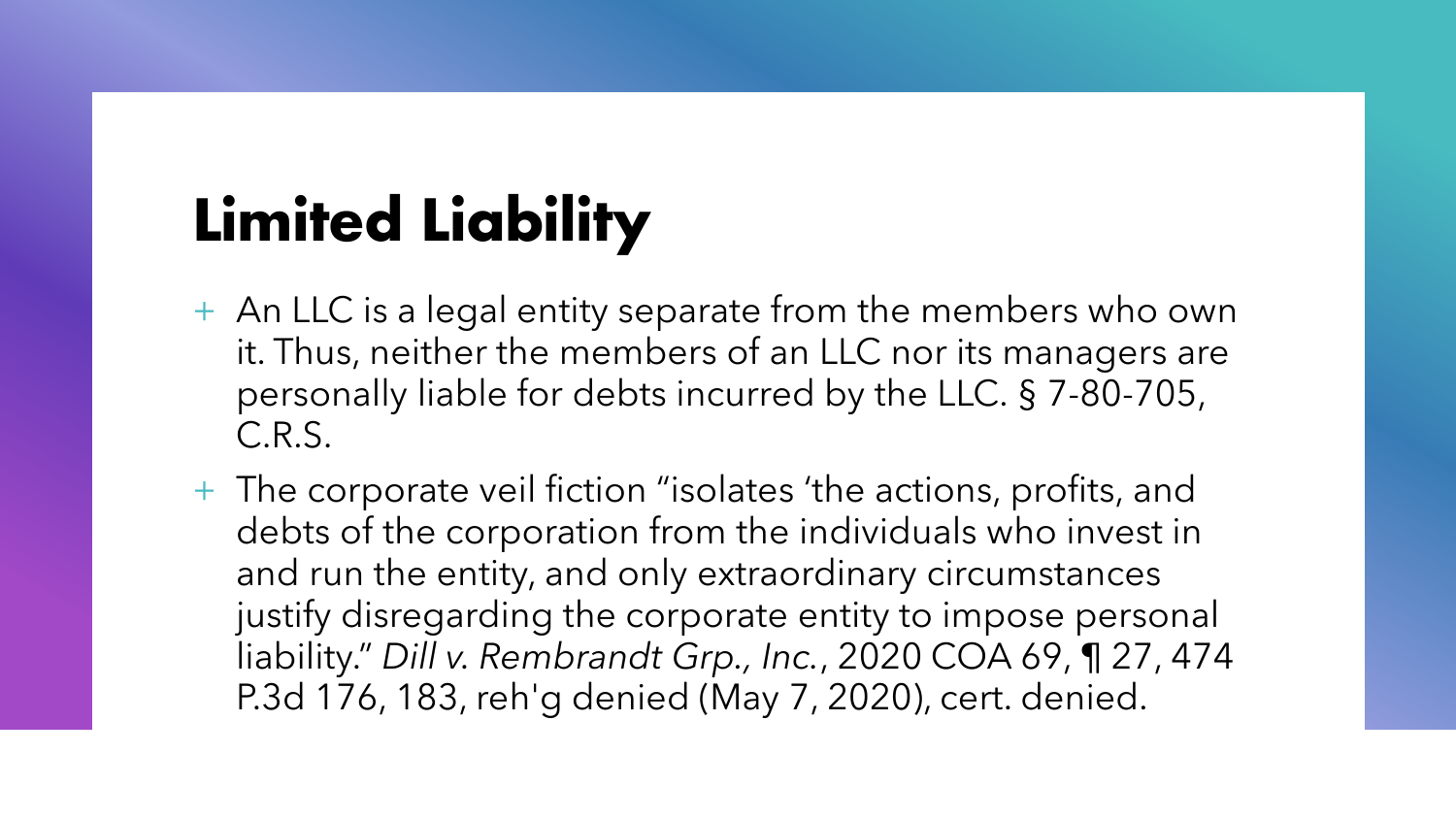## **Limited Liability - LLC same as Corporation**

- + Piercing the corporate veil is an equitable, common-law doctrine that penetrates the corporate veil of limited liability to impose liability on individual shareholders for the corporation's obligations. Its application is appropriate when a corporation is merely a corporate shareholder's alter ego, and the shareholder uses the corporate structure to perpetrate a wrong.
- + "It would be an unwarranted stretch to say that these [limited liability company statutes] intend to extend the insulation of limited liability beyond that traditionally provided by the corporate form. That means that participants in closely held enterprises will continue to be liable for their acts taken in the entity's name that are wrongful or violate regulatory provisions either under agency law or by a court piercing the entity's veil.").
- + *Sheffield Servs. Co. v. Trowbridge*, 211 P.3d 714, 720 (Colo. App. 2009), overruled by *Weinstein v. Colborne Foodbotics, LLC*, 2013 CO 33, 302 P.3d 263.
- + New equitable ownership doctrine. *McCallum Family LLC v. Winger*, 221 P.3d 69 (Colo. App. 2009).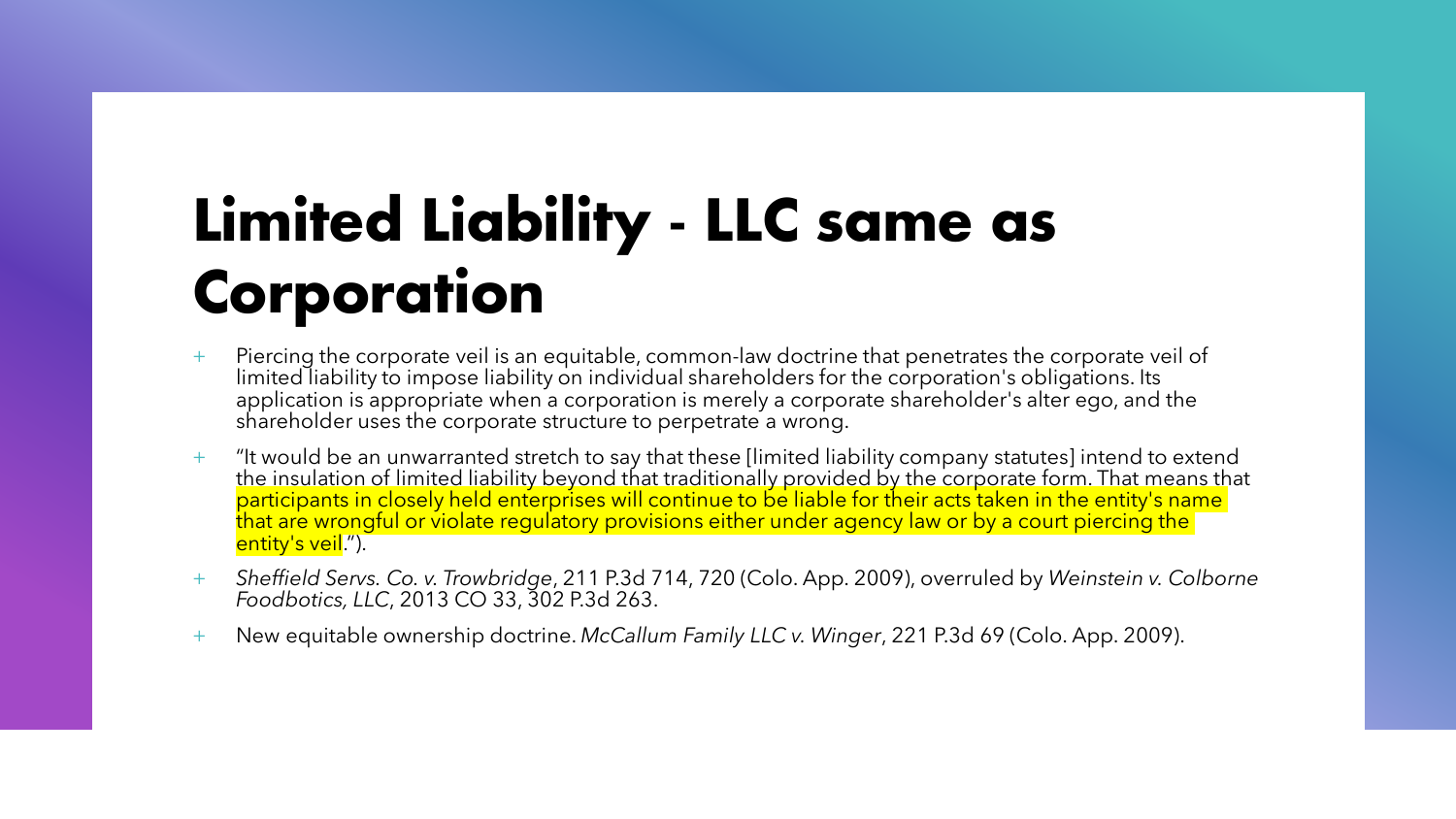## **Piercing the Veil**

- To pierce the corporate veil in Colorado, a court must conduct a three-part inquiry. First, it must determine whether the corporate entity is the alter ego of the person or entity in issue. Id. An alter ego relationship exists when a corporation or LLC is merely an instrumentality for the transaction of the shareholders' or members' affairs and "there is such unity of interest in ownership that the separate personalities of the corporation [or LLC] and the owners no longer exist."
- + Second, upon finding that an entity is the alter ego of its owners, a court must determine whether the corporate fiction was used to perpetrate a fraud or defeat a rightful claim.
- + Third, a court must consider whether disregarding the corporate form would achieve an **equitable result**.
- + *Dill v. Rembrandt Grp., Inc.,* 2020 COA 69, ¶ 28, 474 P.3d 176, 183, reh'g denied (May 7, 2020), cert. denied, No. 20SC460, 2020 WL 6325871 (Colo. Oct. 26, 2020).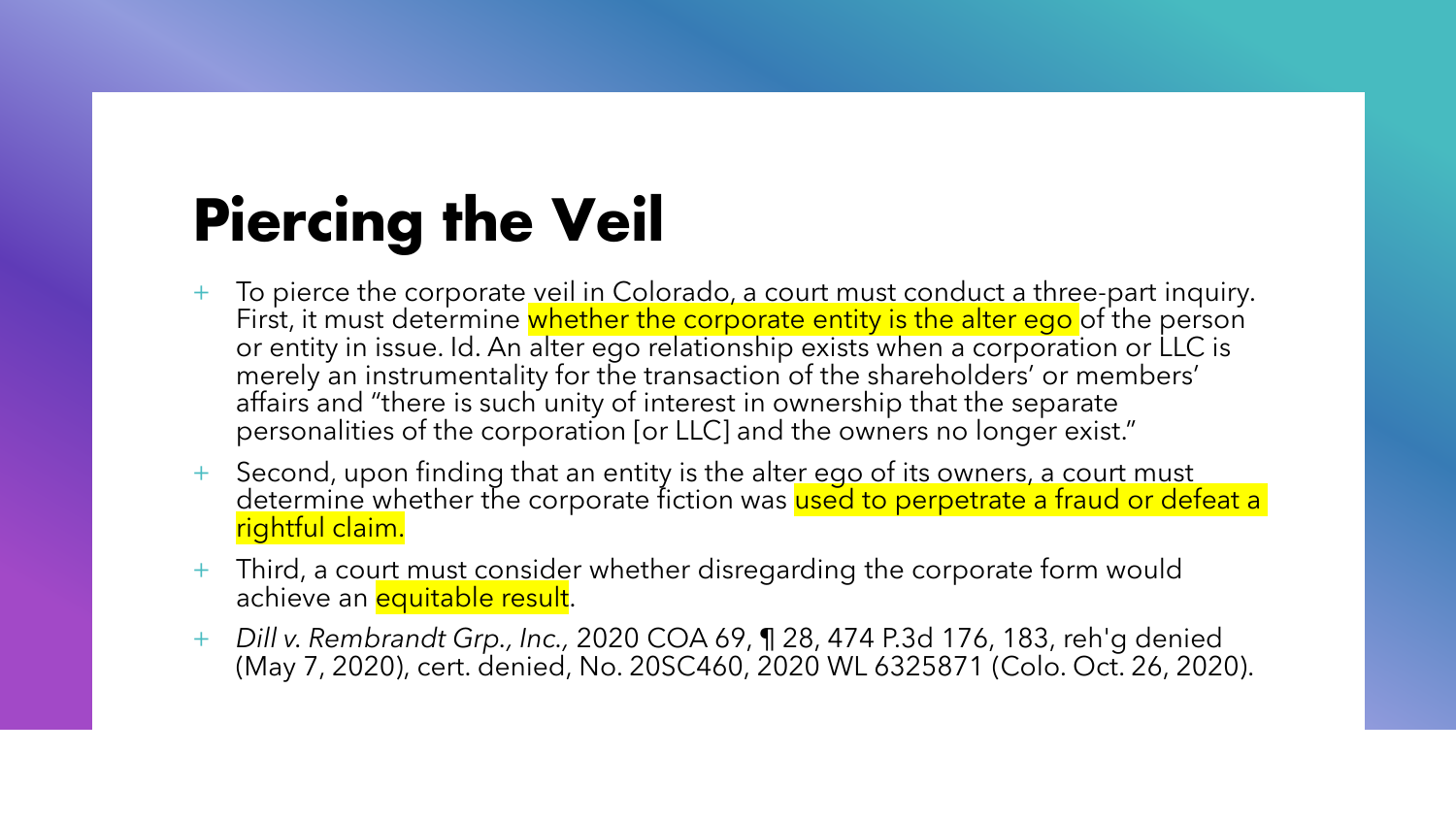#### **Unity of Interest**

- + To determine whether unity of interest exists, a court considers several factors, including whether (1) the corporation or LLC operates as a distinct business entity; (2) the two entities commingle funds and assets; (3) the two entities maintain inadequate corporate records; (4) the nature and form of the entities' ownership and control facilitates misuse by an insider; (5) the corporation or LLC is "used as a 'mere shell' "; (6) "the business [i]s thinly capitalized"; (7) legal formalities are disregarded; and (8) corporate funds or assets are used for noncorporate purposes. Id. (quoting *Leonard v. McMorris*, 63 P.3d 323, 330 (Colo. 2003)); Courts examine the specific facts of the case and need not find the existence of every factor to find an alter ego
- + *Dill v. Rembrandt Grp., Inc.,* 2020 COA 69, ¶ 29, 474 P.3d 176, 183–84, reh'g denied (May 7, 2020), cert. denied, No. 20SC460, 2020 WL 6325871 (Colo. Oct. 26, 2020).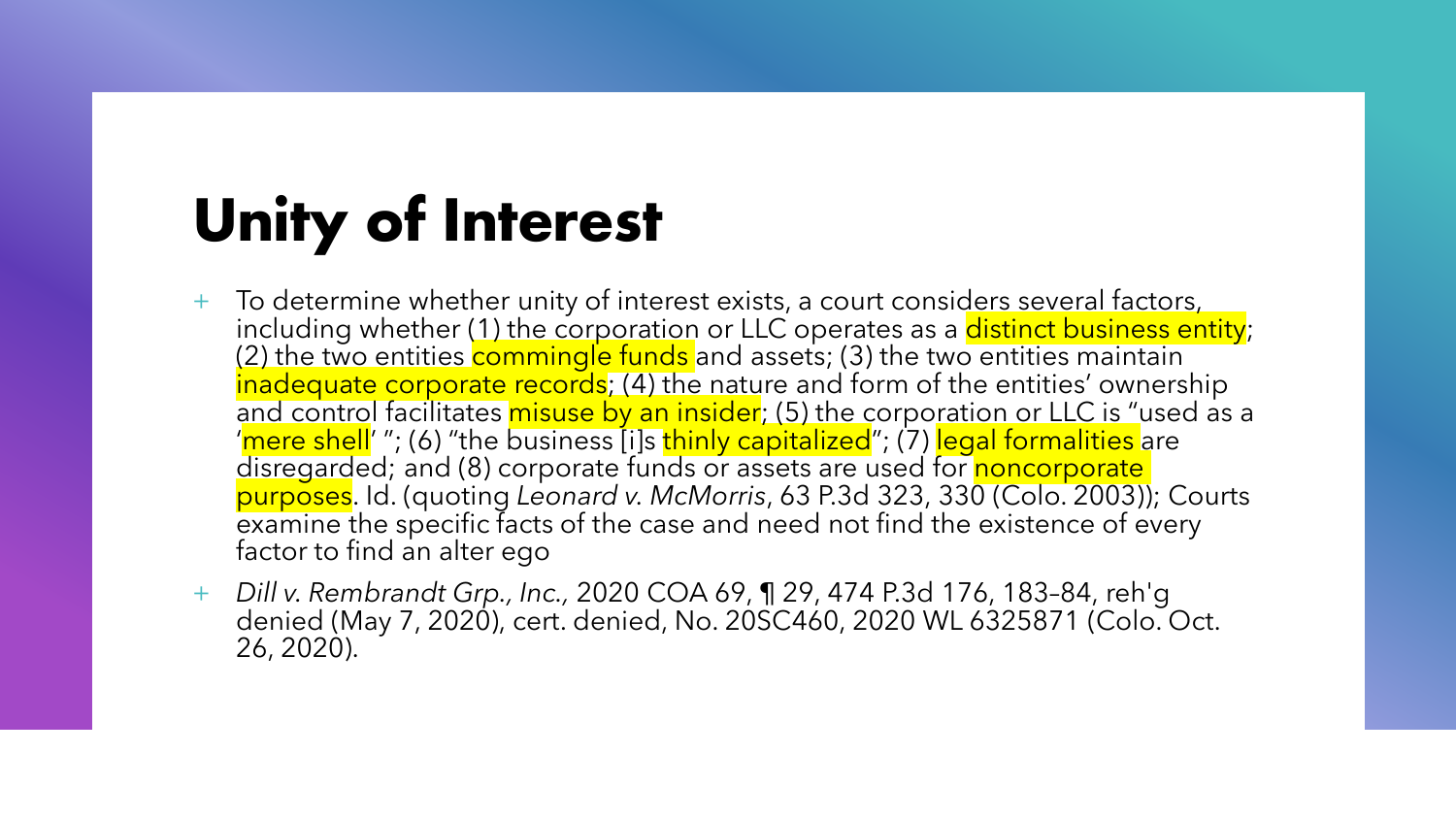#### **Duties of Members and Managers**

- § 7-80-404. Duties of members and managers
- (a) **Account** to the limited liability company and hold as trustee for it any property, profit, or benefit derived by the member or manager in the conduct or winding up of the limited liability company business or derived from a use by the member or manager of property of the limited liability company, including the appropriation of an opportunity of the limited liability company;
- + (b) Refrain from dealing with the limited liability company in the conduct or winding up of the limited liability company business as or on behalf of a party having an interest adverse to the limited liability company; and
- + (c) Refrain from **competing** with the limited liability company in the conduct of the limited liability company business before the dissolution of the limited liability company.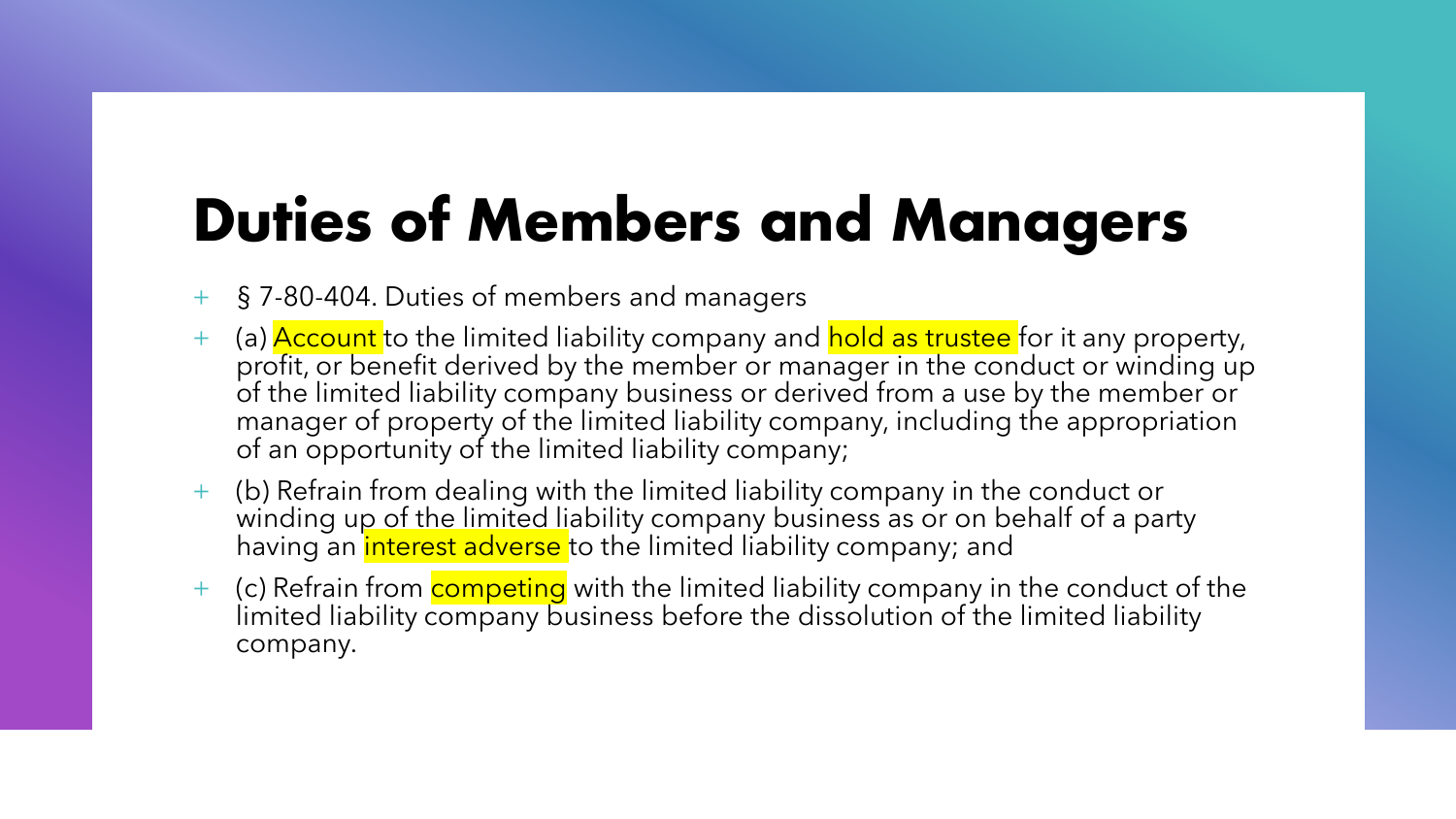## **Duties of Shareholders, Directors and Officers**

- + 7-108-404 C.R.S. requires the discharge of a director's and officer's duties in good faith and more in line with the business judgement rule. The statute requires discharge of duties:
- + (a) In good faith;
- (b) With care; and
- + (c) In a manner the director or officer reasonably believes to be in the best interests of the corporation.
- + A director or officer of a corporation, in the performance of duties in that capacity, does not have any fiduciary duty to any creditor of the corporation arising only from the status as a creditor, whether the corporation is solvent or insolvent. C. R. S. § 7-108-401.
- + Unless otherwise provided in the articles of incorporation, a shareholder or a subscriber for shares of a corporation is not personally liable for the acts or debts of the corporation; except that such person may become personally liable by reason of the person's own acts or conduct. C. R.S. § 7-106-203. They are liable for the cost of the shares.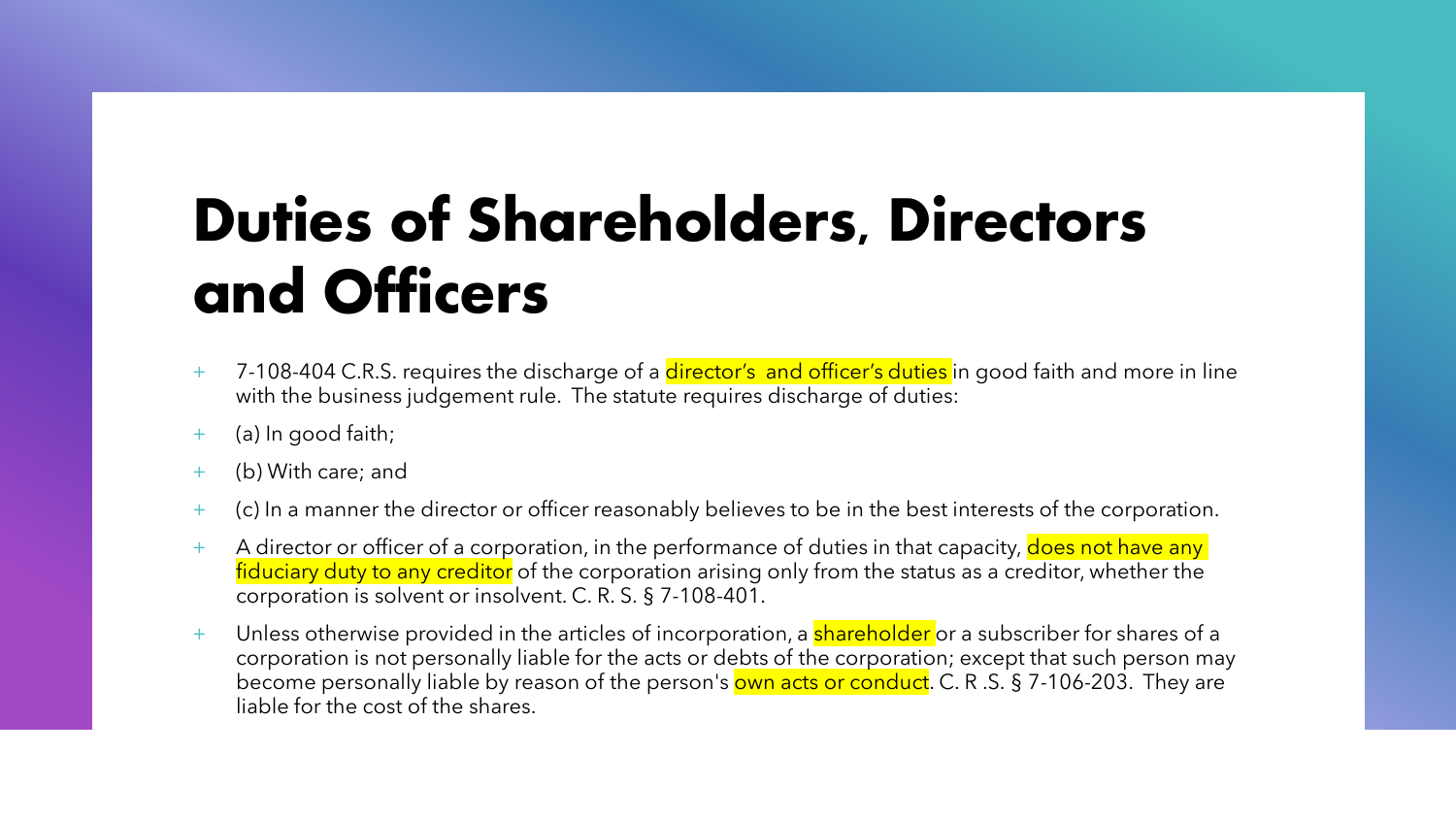# **Types of Entities in Colorado**

- + Sole Proprietorship
- + General Partnership
- + Limited Partnership
- + Limited Liability Partnership
- + Limited Liability Limited Partnership
- + Corporation C or S
- + Limited Liability Company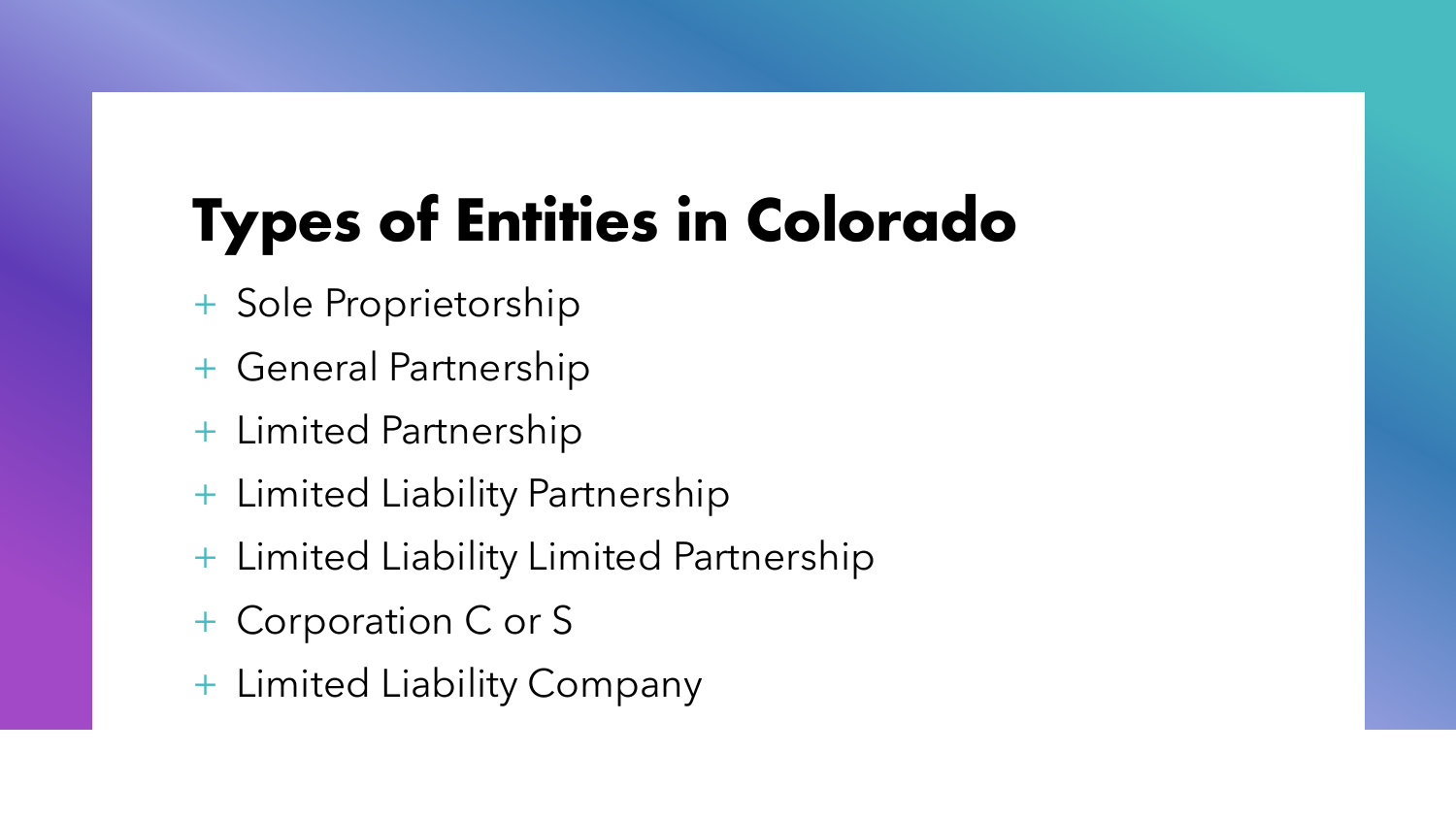## **Proprietorship**

- + 1. With no entity, a business for profit is referred to as a proprietorship. This can be a sole proprietorship, or one can have partners. This means the **owner is liable** for all debts, liabilities and obligations of the partnership. It can extend your exposure.
- + 2. It is a pass-through entity for taxes.
- + 3. It is a default and can be created without a written agreement. A "partnership" is defined as "an association of two or more persons to carry on, as coowners, a business for profit." See § 7–60–106(1), C.R.S. *Batterman v. Wells Fargo Ag Credit Corp.,* 802 P.2d 1112, 1117 (Colo. App. 1990).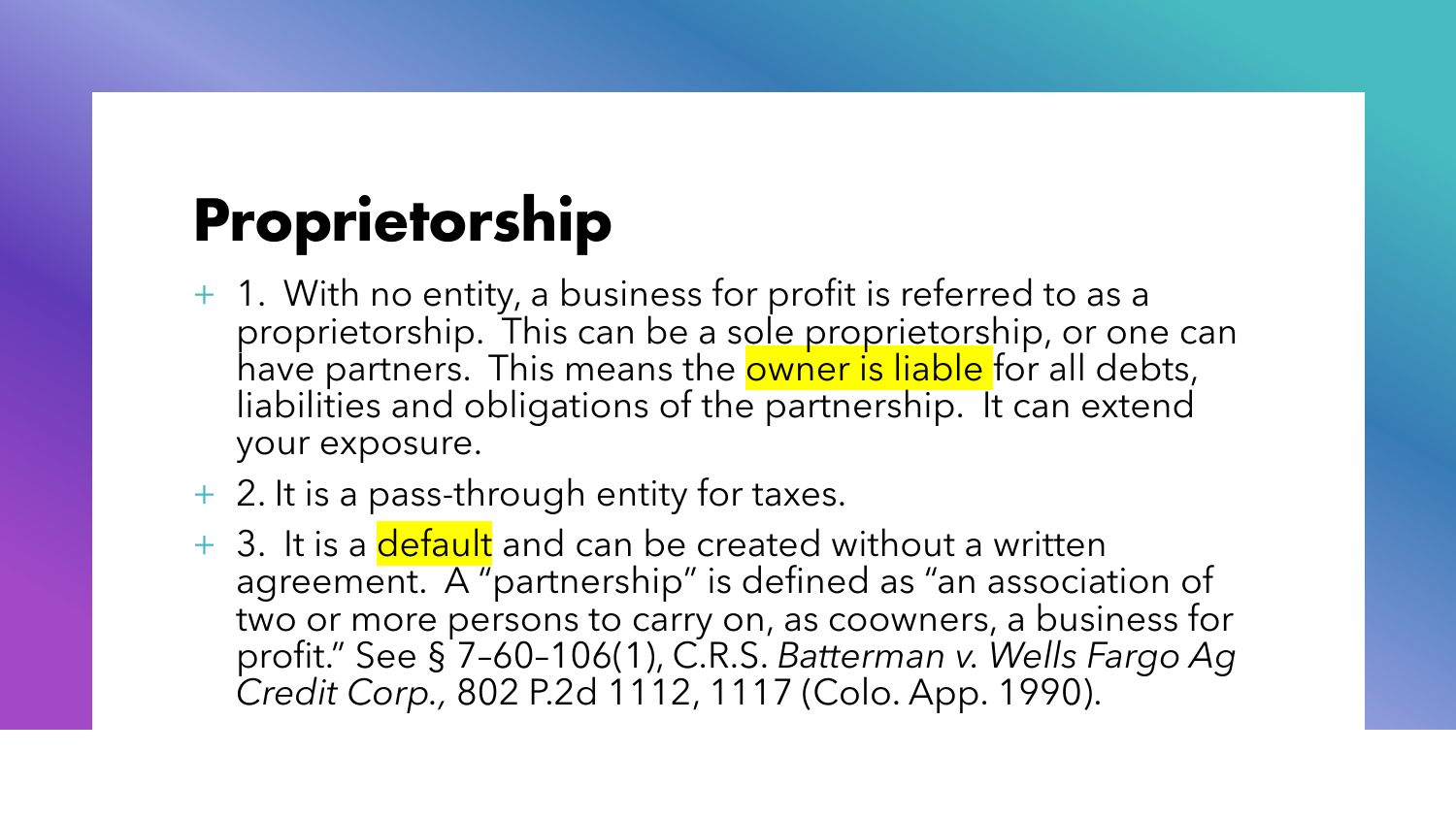#### **General Partnership**

- + A "partnership" is defined as "an association of two or more persons to carry on, as coowners, a business for profit." *Batterman v. Wells Fargo Ag Credit Corp.*, 802 P.2d 1112, 1117 (Colo. App. 1990).
- + Each general partner is personally liable for the debts and liability of the partnership.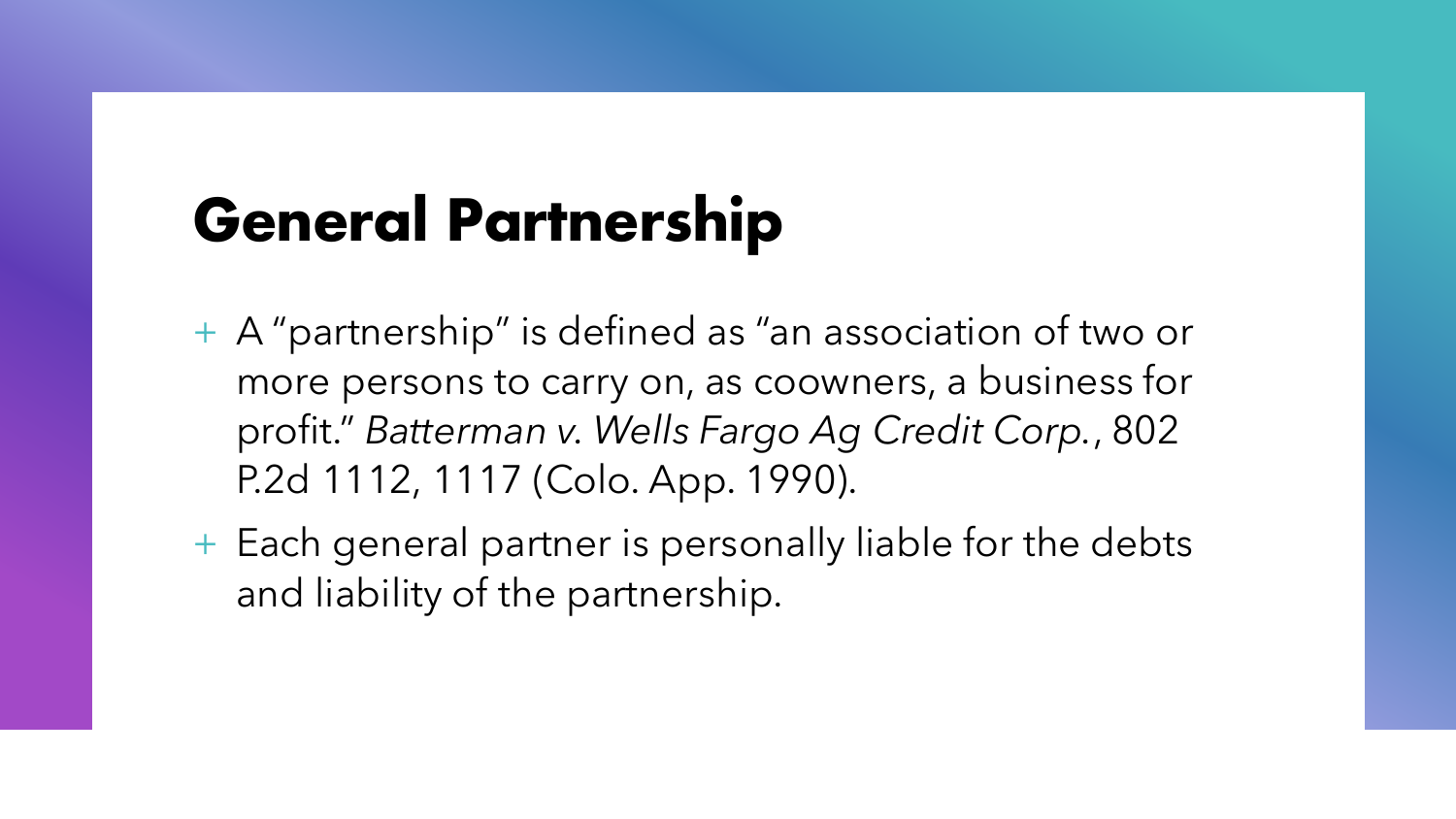## **Limited Partnership**

+ A limited partnership ("LP") is a partnership formed by two or more persons which has both one or more general partners and one or more limited partners.<sup>8</sup> A certificate of limited partnership must be filed with the Colorado Secretary of State.

+ While the liability of the limited partners for partnership liabilities is generally limited, all general partners are personally liable for the debts and liabilities of the LP.<sup>10</sup> In order to preserve their limited liability, limited partners are not permitted to actively participate in the conduct of the business of the LP.

+ Taxed as partnership unless election.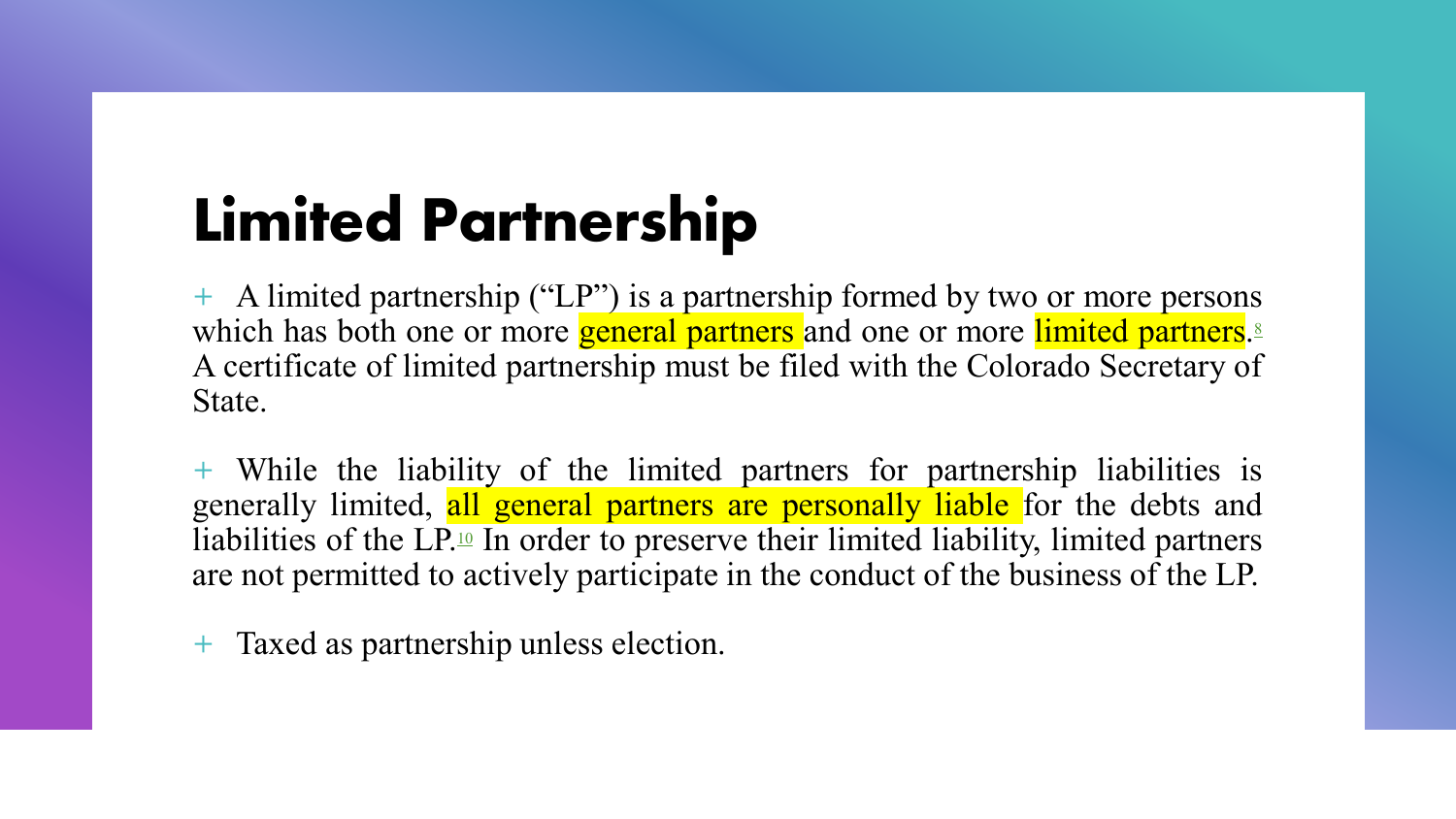## **Limited Liability Partnership**

- + A limited liability partnership ("LLP") is a partnership consisting entirely of partners with limited liability. $\perp$  An LLP must register with the Colorado Secretary of State to be considered an LLP.
- + Generally, each partner has equal rights and authority. The personal liability of the partners for partnership debts and liabilities is generally limited. However, partners have the same fiduciary duties as partners in a general partnership rather than the much lower duties of shareholders in a corporation.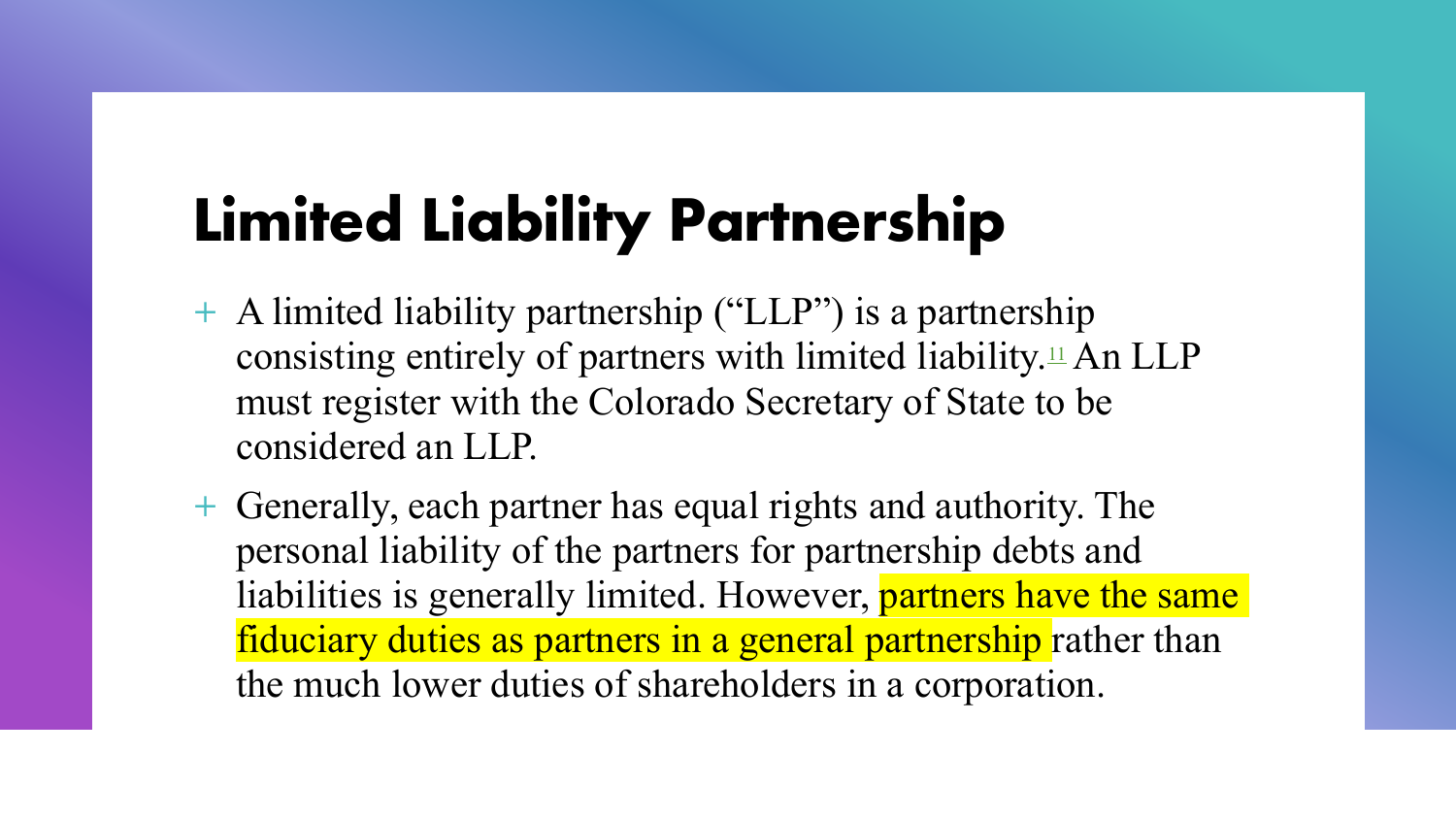#### **Limited Limited Liability Partnership**

+ A limited liability limited partnership ("LLLP") is similar to an LP in that it has one or more **general partners** and one or more limited partners.<sup>13</sup> A combined certificate of limited partnership and statement of registration must be filed with the Colorado Secretary of State to register as an LLLP.<sup>14</sup> LLLPs will almost always be governed by a partnership agreement entered into among the partners. Unlike an LP, an LLLP provides limited liability to the general partners to the same extent as a partner in a limited liability partnership.15 LLLPs can make the same elections to be taxed as other partnerships.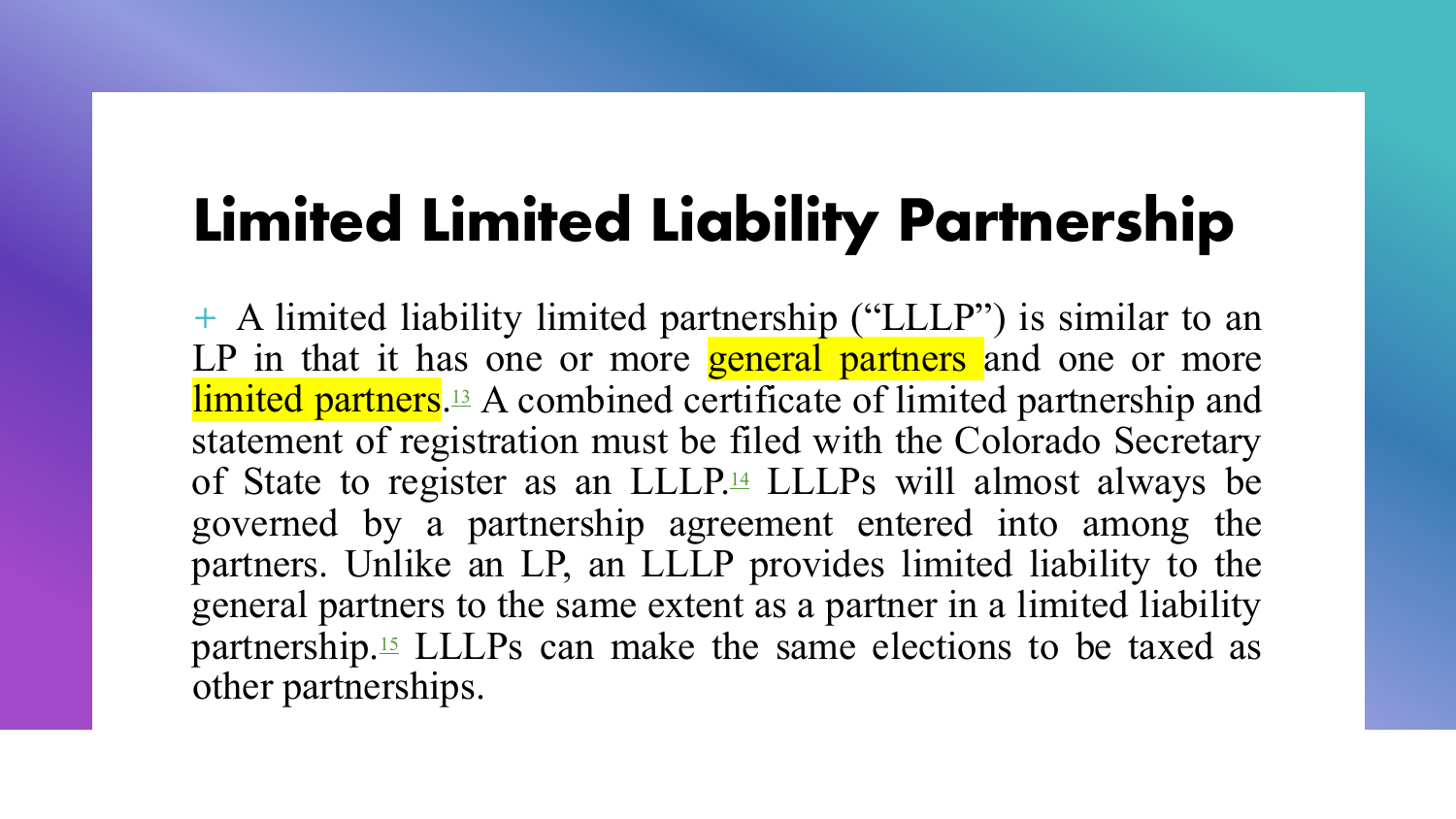## **Corporation**

- + A corporation is an entity formed by filing Articles of Incorporation with the Colorado Secretary of State in order to carry on a business for profit.16 Unlike a partnership, only one owner is required. A corporation is managed by its directors and officers and is governed by its Articles of Incorporation, Bylaws, and, often, a shareholders agreement. Neither the directors nor officers need to own shares in the corporation.
- $+$  A corporation is considered a  $C$  corporation for tax purposes unless an election has been made by all of the owners to be treated as an S corporation. In a C corporation, profit is taxed to the corporation when earned and then is taxed to the owners when distributed.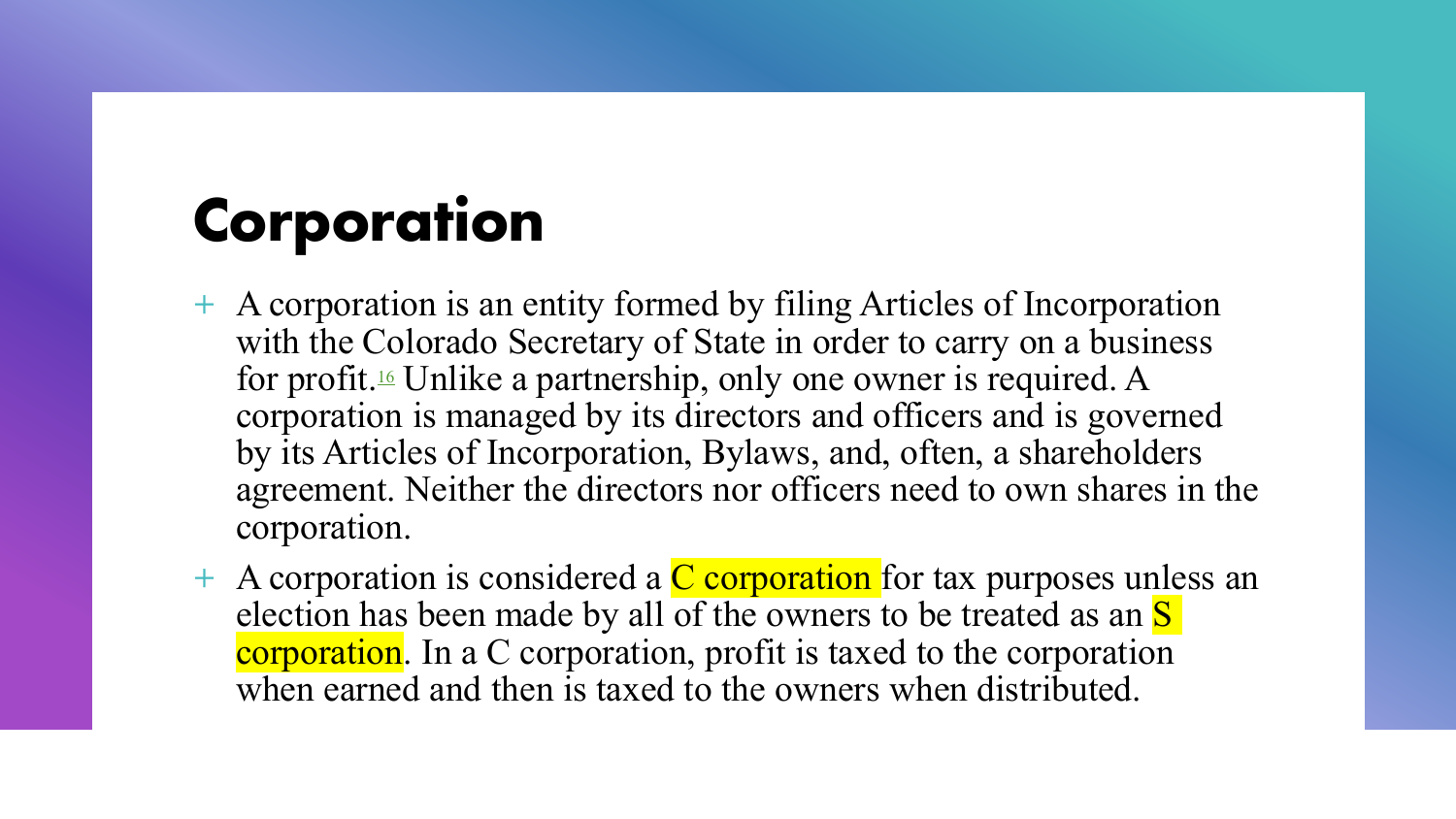## **Limited Liability Company**

+ Articles of Organization must be filed with the Colorado Secretary of State to form a Colorado LLC.19 LLCs are usually governed by an Operating Agreement. An LLC provides liability protection to its owners to the same extent as a corporation but is generally considered a partnership for federal income tax purposes unless it affirmatively elects to be taxed as a corporation.

+ Unlike limited partners, the members of an LLC may participate directly in management activities or designate certain members or non-members to manage the business.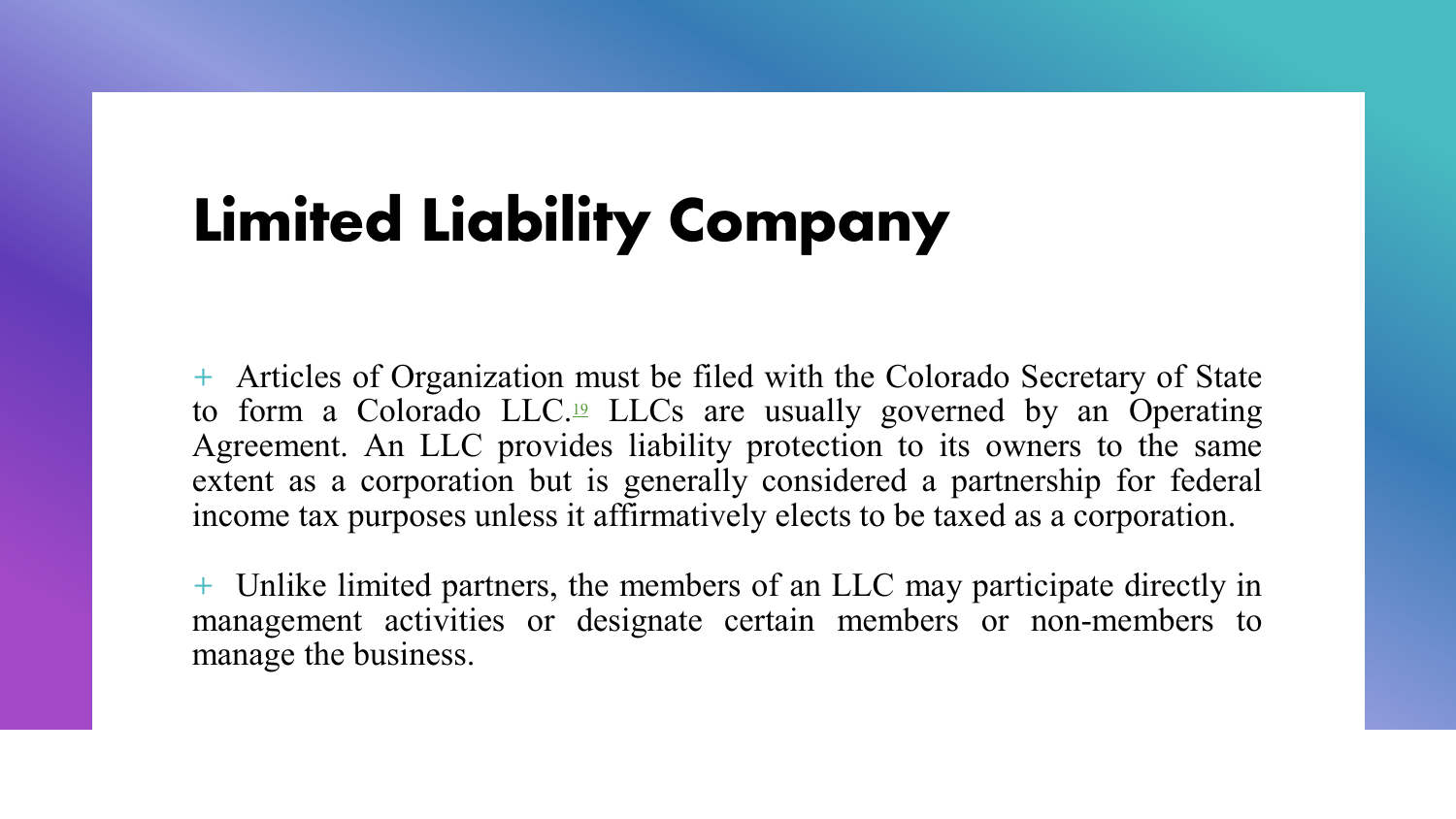#### **Bank Accounts**

- + Don't just open another account with personal bank.
- + Formation documents should include authorization, but financial institutions may have their own.
- + Goals, lending, services, check with chamber of commerce, SBA, trade organizations.
- + In person and on-line business. Fees. Investing.
- + Will likely need a Federal Tax Identification Number.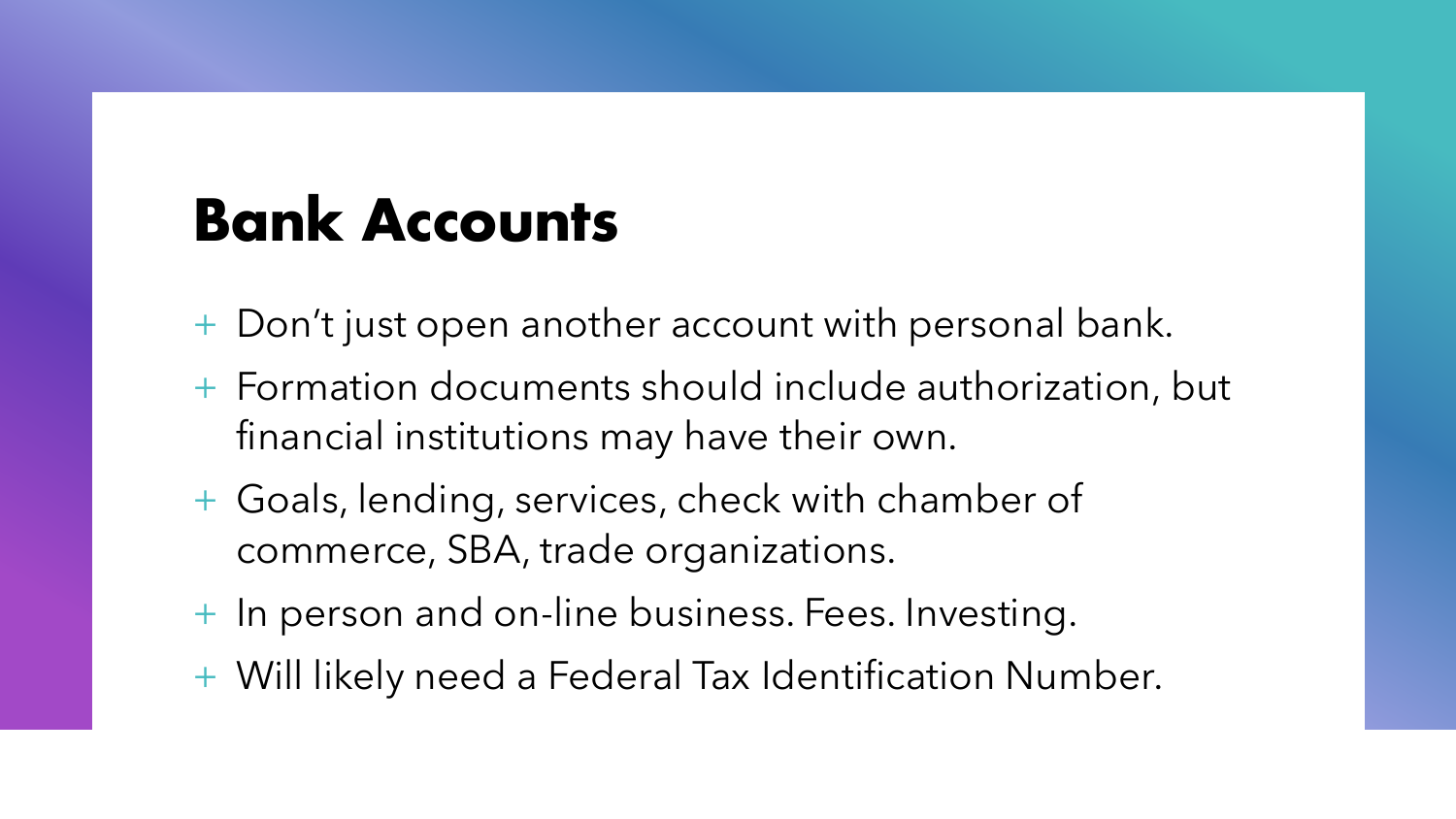#### **Federal Tax Identification Number FEIN same as EIN (employer tax identification number)**

- + Application is SS-4. Correct website is [www.irs.gov](http://www.irs.gov/) many knock offs who want to charge for their service. Link for Apply for an Employer ID Number (EIN).
- + If no prior or inconsistency, one can be obtained electronically the same day. Otherwise, you may need to fax application.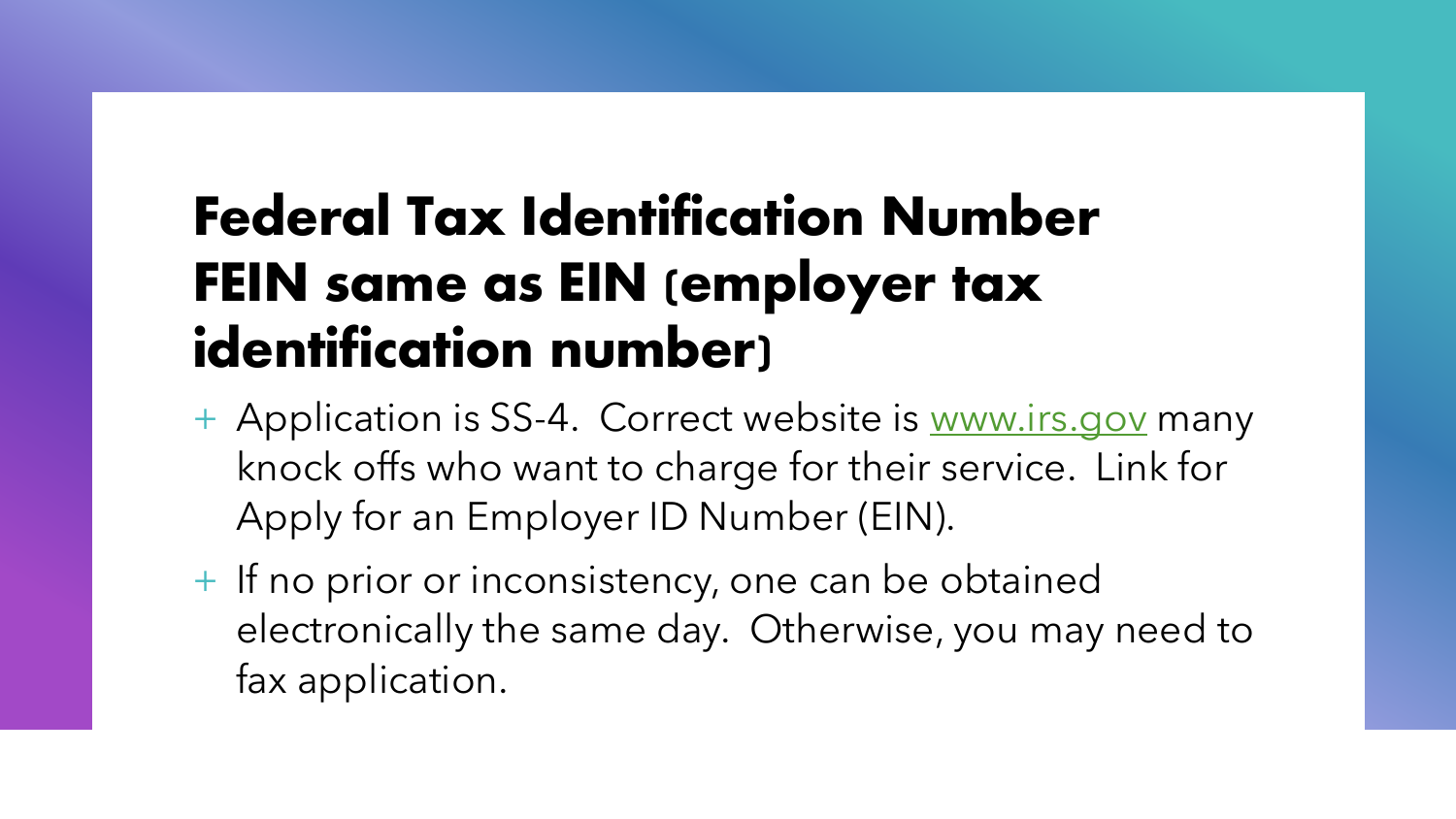## **Employee vs. Independent Contractor**

+ Federal and State laws implicated.

The employer will face a variety of other liabilities since it will not have taken withholdings, made the required contributions to FICA, provided any voluntary benefits its other, properly classified employees received, or paid premiums for unemployment insurance or workers' compensation insurance. Contractors misclassified as employees may also be owed minimum wage and overtime. Of course, someone who was misclassified as an independent contractor will also have an employee's protections such as those under employment discrimination laws and wage laws; so, the employer may face liability under those laws if it took an adverse action against the worker.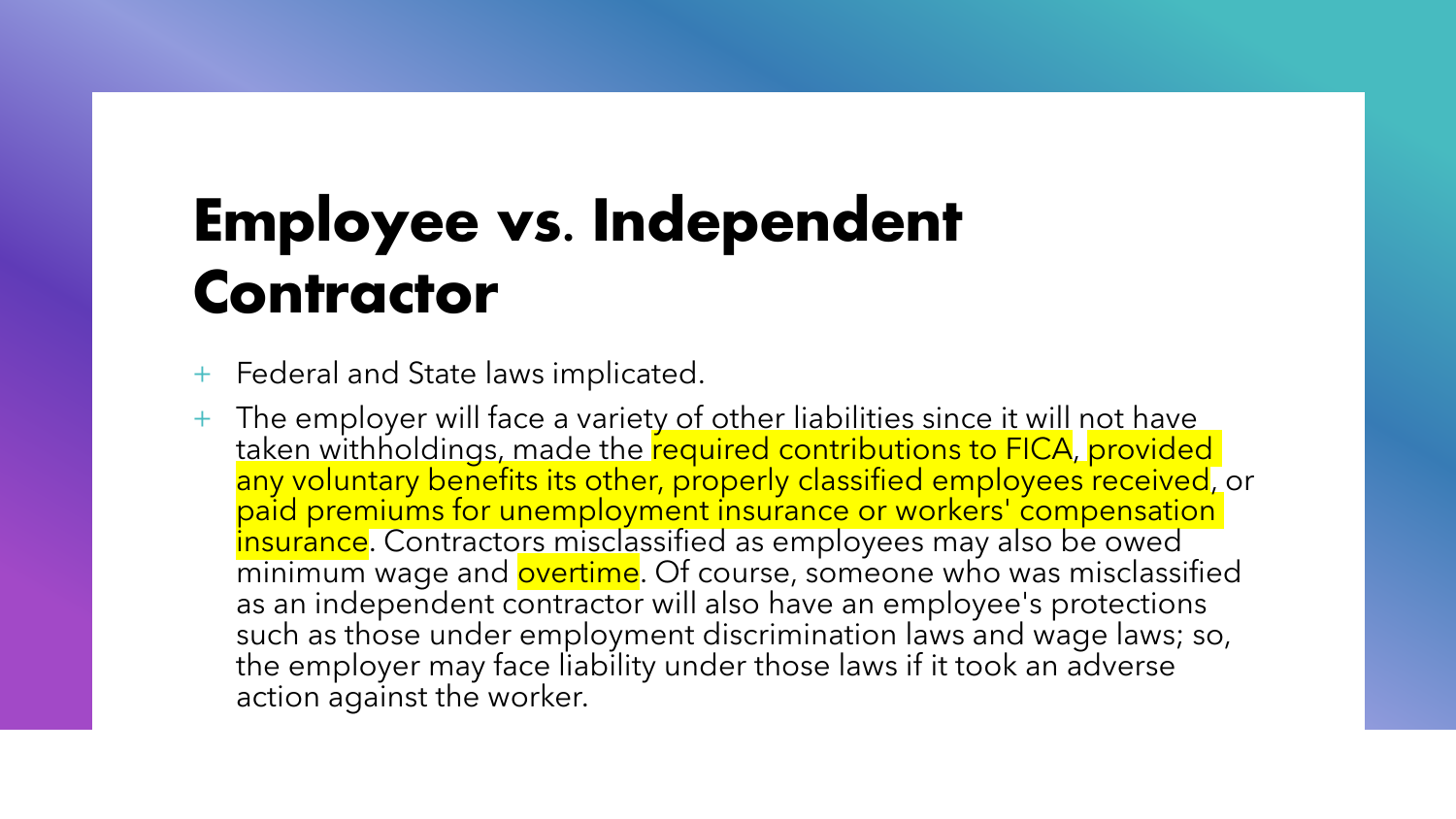#### **Employment**

+ The key fact in determining whether a person engaged to do work for another is an independent contractor or an employee depends on the **control** over the work to be done. If the power to control, whether exercised or not, includes controlling the details of how the work will be done, that is, the "means as well as the end," then the person engaged is an employee. Colo. Jury Instr., Civil 8:5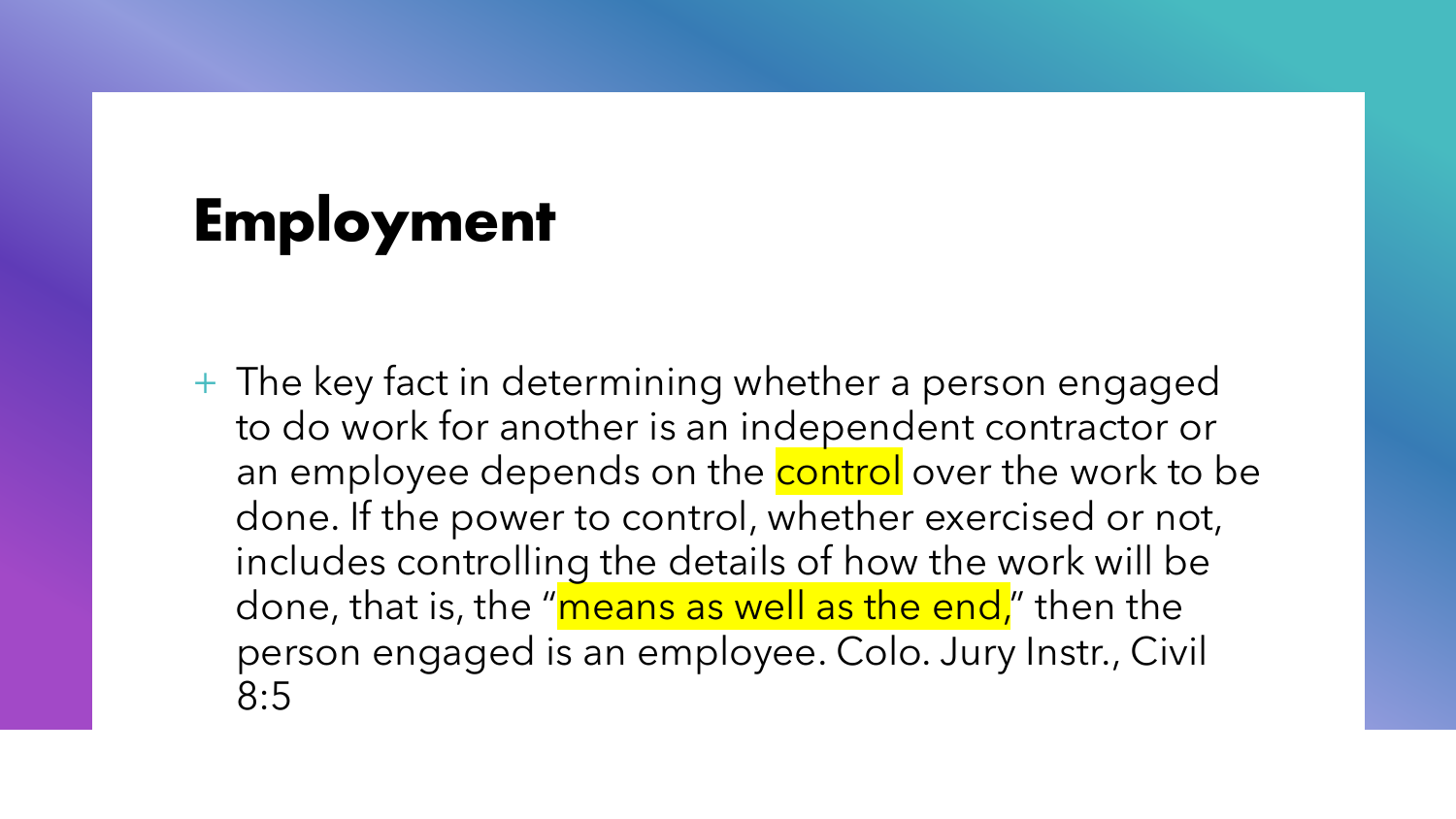#### **Independent Contractor**

If the person engaged has the right to control the manner in which the work will be done and is subject to the control of the other work, essentially only in terms of being responsible for a certain end product or result, then the person engaged is an independent contractor. Colo. Jury Instr., Civil 8:5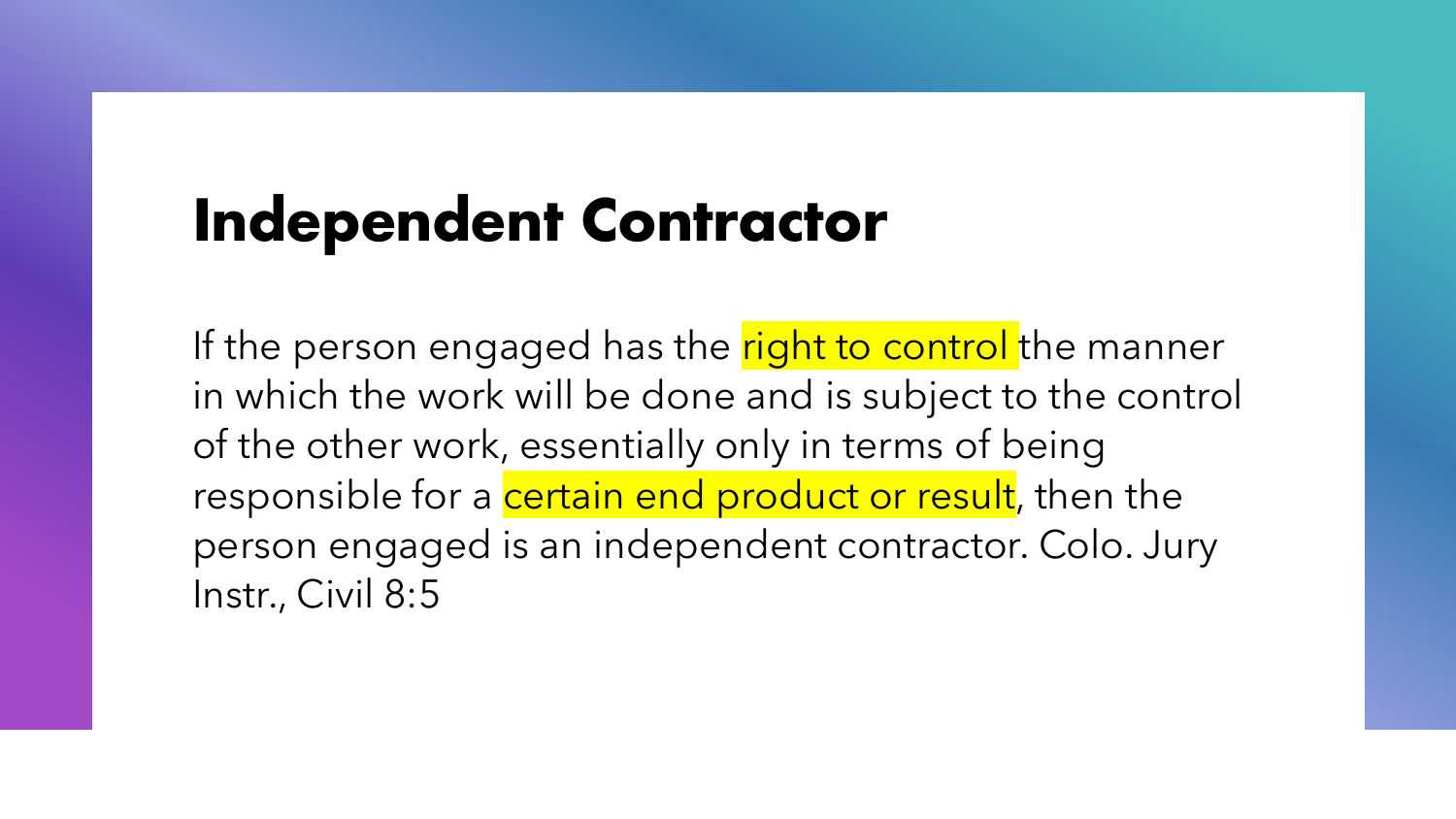#### **Presumption C.R.S. § 8-70-115 (c)**

person for whom services are performed does not:

- + (I) Require the individual to work exclusively for the person for whom services are performed; except that the individual may choose to work exclusively for the said person for a finite period of time specified in the document;
- + (II) Establish a quality standard for the individual; except that such person can provide plans and specifications regarding the work but cannot oversee the actual work or instruct the individual as to how the work will be performed;
- + (III) Pay a salary or hourly rate but rather a fixed or contract rate;
- + (IV) Terminate the work during the contract period unless the individual violates the terms of the contract or fails to produce a result that meets the specifications of the contract;
- + (V) Provide more than minimal training for the individual;
- + (VI) Provide tools or benefits to the individual; except that materials and equipment may be supplied;
- $+$  (VII) Dictate the time of performance; except that a completion schedule and a range of mutually agreeable work hours may be established;
- + (VIII) Pay the individual personally but rather makes checks payable to the trade or business name of the individual; and
- + (IX) Combine his business operations in any way with the individual's business, but instead maintains such operations as separate and distinct.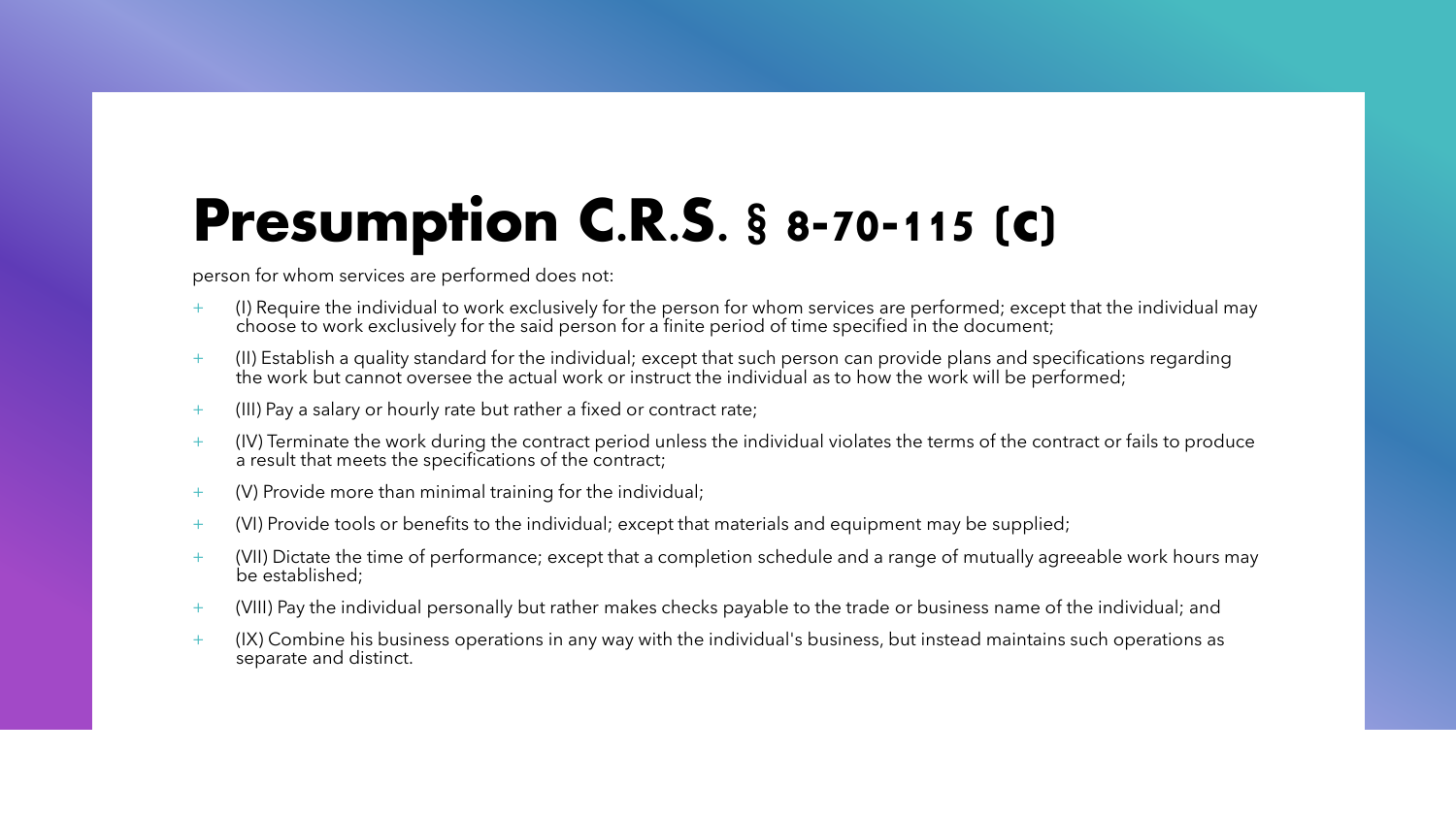#### **Proprietary Property**

- + Inventions or trade secrets need to be transferred prior to entity maybe. Capital contribution.
- + Confidentiality